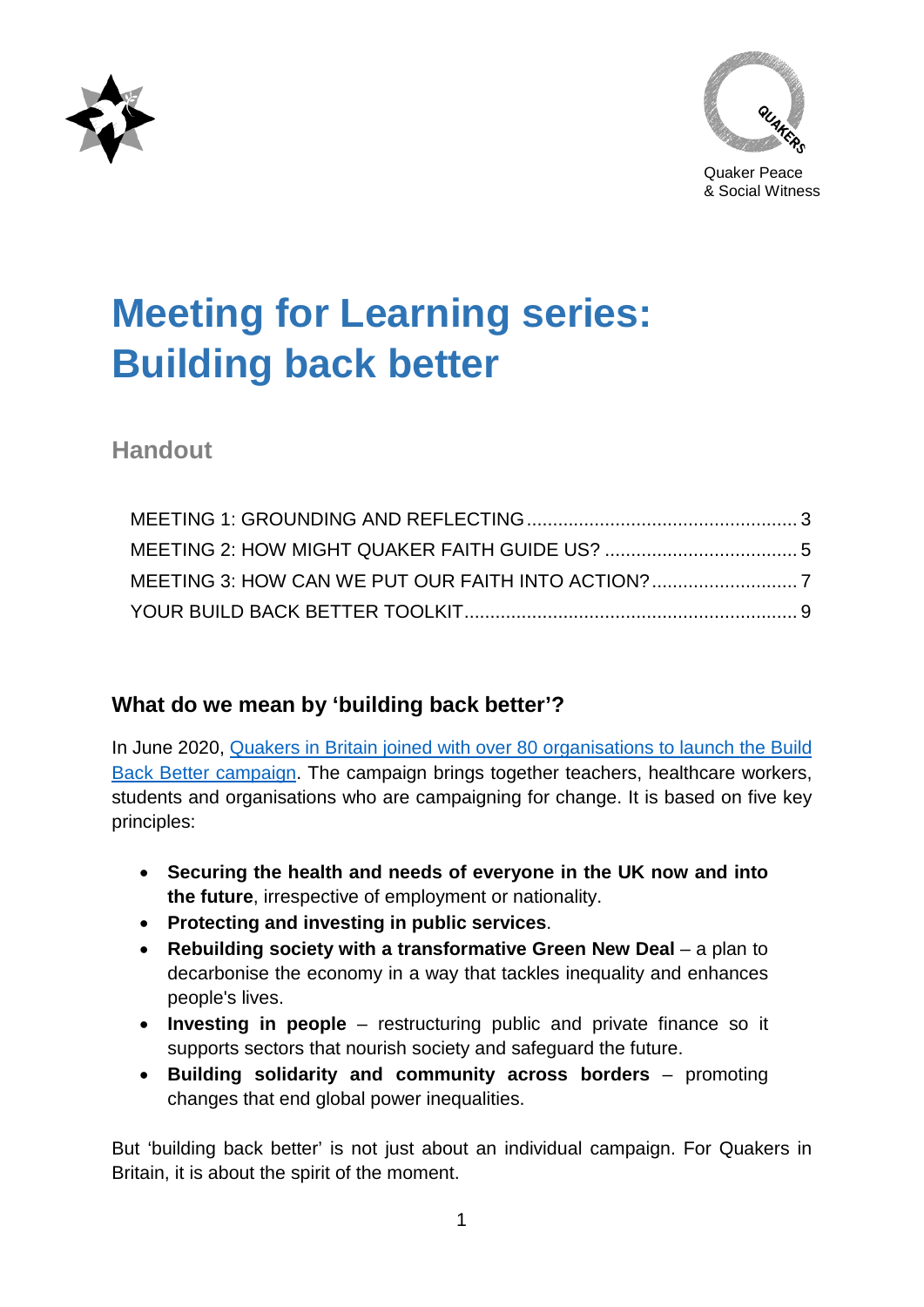



[The Build Back Better campaign](https://www.buildbackbetteruk.org/) has provided a useful starting point, but Quaker work to build a better world pre-dates the COVID-19 pandemic and will continue long after.

This distinction is particularly important because the phrase 'build back better' has been co-opted by the UK government for its own agenda. See for example[, the website](https://www.g7uk.org/)  [for the G7 Summit](https://www.g7uk.org/) that will take place in Cornwall in June 2021. On the one hand, this speaks to the success of the Build Back Better campaign in responding to a deep desire across our communities not to return to 'normal' after the COVID-19 pandemic. But it also creates challenges in communicating what exactly we mean by building back better.

So although we have called this Meeting for Learning series: Building back better, we want to make clear that it is not just about the Build Back Better campaign. It is about our work as Quakers to build Heaven on earth. And this work will carry on whatever happens to the Build Back Better campaign!

## **What will the Meeting for Learning series involve?**

The Meeting for Learning series includes three meetings of 90 minutes. They can be held on Zoom or in person and there is a session plan available for whoever leads each session.

Each meeting centres on three key questions for reflection and discussion. We have also shared a number of resources to accompany each meeting. These resources have been shared to help people prepare for each meeting and to embed any learnings or reflections that flow from it.

Preparation for each meeting should take no longer than 15 minutes, although you are welcome to spend longer preparing of course! 'Homework' after each meeting invites you to spend a little longer reflecting. There is no set time for this, but you may find it helpful to write down your reflections or to share them with a friend or family member.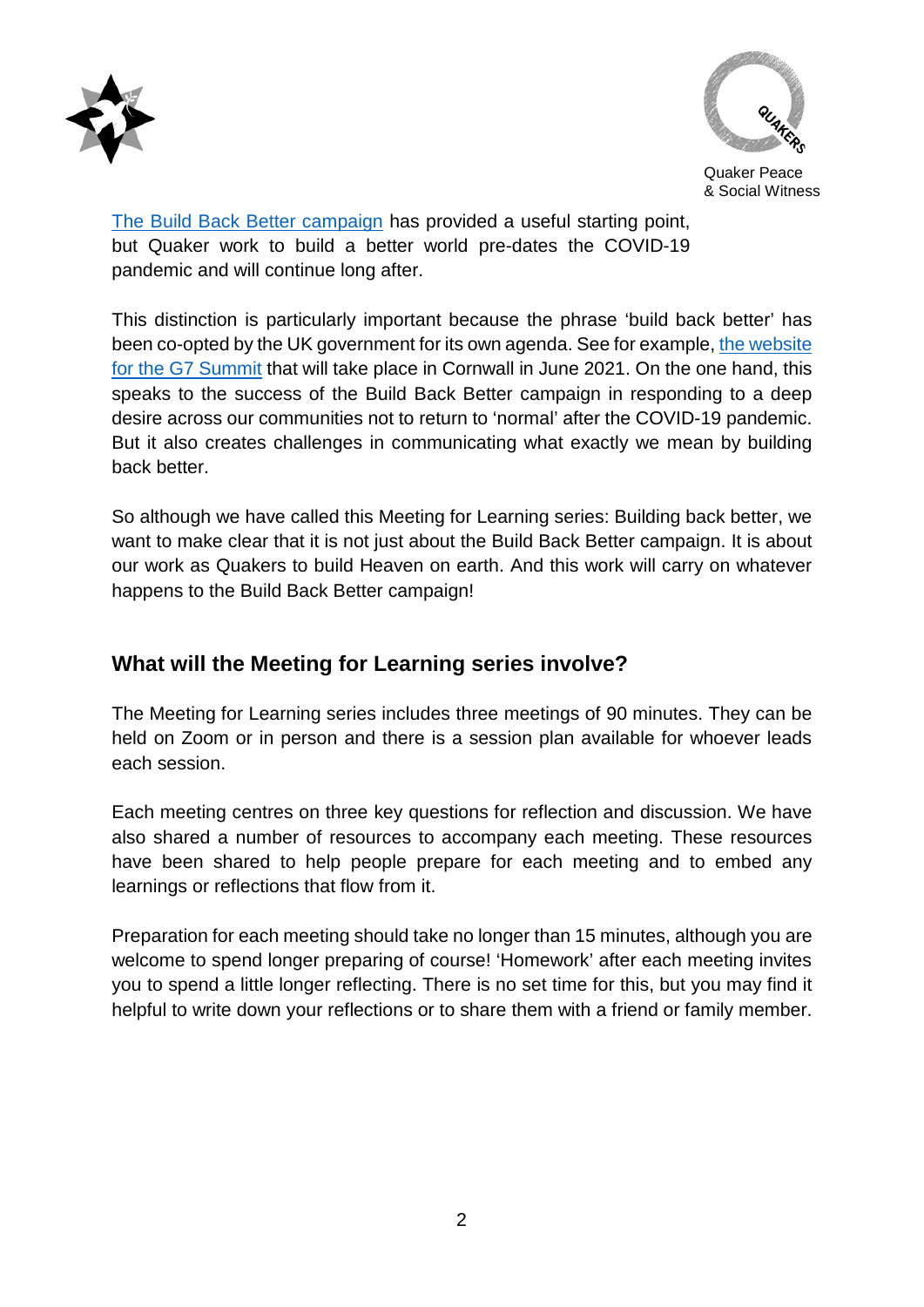



### <span id="page-2-0"></span>**MEETING 1: GROUNDING AND REFLECTING**

We begin with a 90 minute session to introduce the Meeting for Learning series and to allow everyone to settle into the space (online or in person) together. The focus of this session will be to reflect on our experience of the COVID-19 pandemic and what we have learned. We will then step into a space of bold imagining to vision the better world we would like to build.

#### **Preparatory materials**

Before the meeting, please watch this 9 minute video [Message from the Future II: The](https://theintercept.com/2020/10/01/naomi-klein-message-from-future-covid/)  [Years of Repair.](https://theintercept.com/2020/10/01/naomi-klein-message-from-future-covid/) It explores lessons from the COVID-19 pandemic and imagines a future world radically better than our own. The video was made by a Canadian organisation called [The Leap](https://theleap.org/) that writer, filmmaker and activist Naomi Klein cofounded. The video is accompanied by an article by Naomi Klein that explains how the video came about.

*Questions for discussion during the meeting:*

- **How has the pandemic impacted you/ your family/ your community?**
- **What have you learned during the pandemic?**  (Try to think in particular about how you have felt supported during the pandemic and about who hasn't been supported during the pandemic)
- **What do we want to change after the pandemic?**

#### **Homework**

After the meeting, take a look at this diagram from [Movement Generation on a Just](https://movementgeneration.org/wp-content/uploads/2016/04/JTFramework_EDGE2016-01.jpg)  [Transition.](https://movementgeneration.org/wp-content/uploads/2016/04/JTFramework_EDGE2016-01.jpg) We have chosen to share this diagram because of the holistic approach it takes to system change and because of its relevance to Quaker testimony.

In the meeting, you may have reflected on smaller more concrete changes you want to see, e.g. higher pay for nurses and carers; equal access to vaccines around the world; or a basic universal income. These are important, however, in order to make these changes, we need to dive deeper to uncover the invisible systems and structures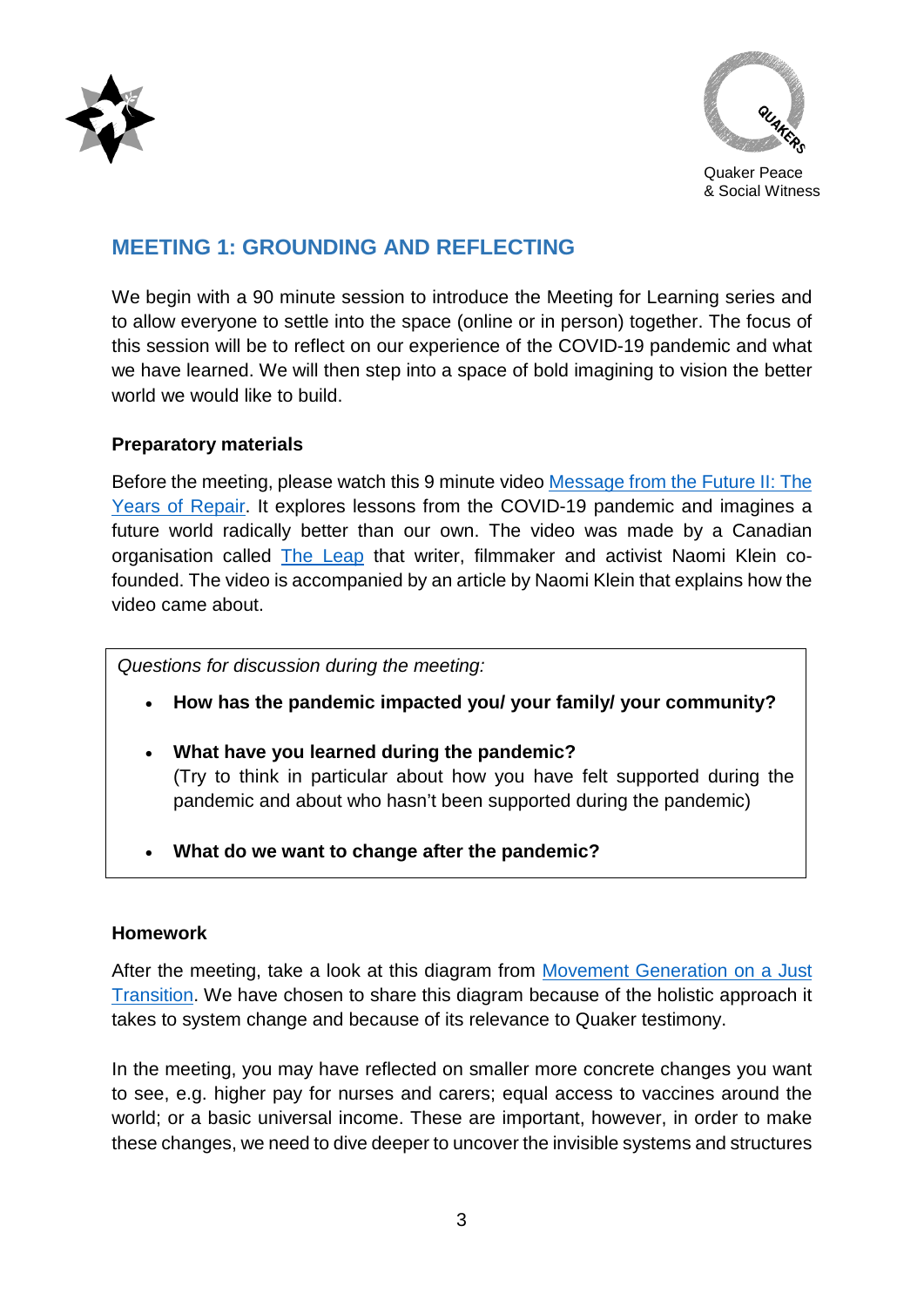



Quaker Peace

that uphold the status quo. Understanding the bigger picture of the  $8$  Social Witness dominant systems and structures we live in helps us to see what we need to change to successfully transform our world. What we like about this diagram is that it helps us zoom out to see some of these invisible systems and structures.

We also chose this diagram because it focuses on a just transition from an extractive economy to a living economy. Quakers have long understood the dangers of the extractive economy and the need to build an economy that works for people and planet. Over a decade ago, Yearly Meeting Gathering noted that '*the global economic system is posited on continued expansion and growth, and in its pursuit of growth it is often unjust, violent and destructive*.' (2011)

This diagram captures the invisible systems and structures that underpin an extractive economy. It also offers a vision of what we might transition to – a living economy. Or perhaps, in light of what the COVID-19 pandemic has exposed, we might call this a care and repair economy (CARE)<sup>[1](#page-3-0)</sup>.

Take some time to write down your reflections on the diagram. Or, if you prefer to process your thoughts verbally, invite a friend or family member to explore the diagram with you.

Questions you might like to consider:

- 1. How does the diagram fit with what I want to change after the pandemic?
	- a. What did I want to change?
	- b. Is any of that reflected in this diagram?
	- c. What does the diagram include that I didn't think about?
- 2. What resonates in the diagram?
- 3. Is there anything I would add or change about the diagram? a. Why?

**Note**: Anyone interested in digging deeper into Quaker work to build a new economy can also take a look at the **Quakers in Britain new economy reading booklets.** 

<span id="page-3-0"></span> <sup>1</sup> This framing was first articulated to us by Neil Gibbons, an Attender at Chester Local Meeting, whose thoughts you will explore further below.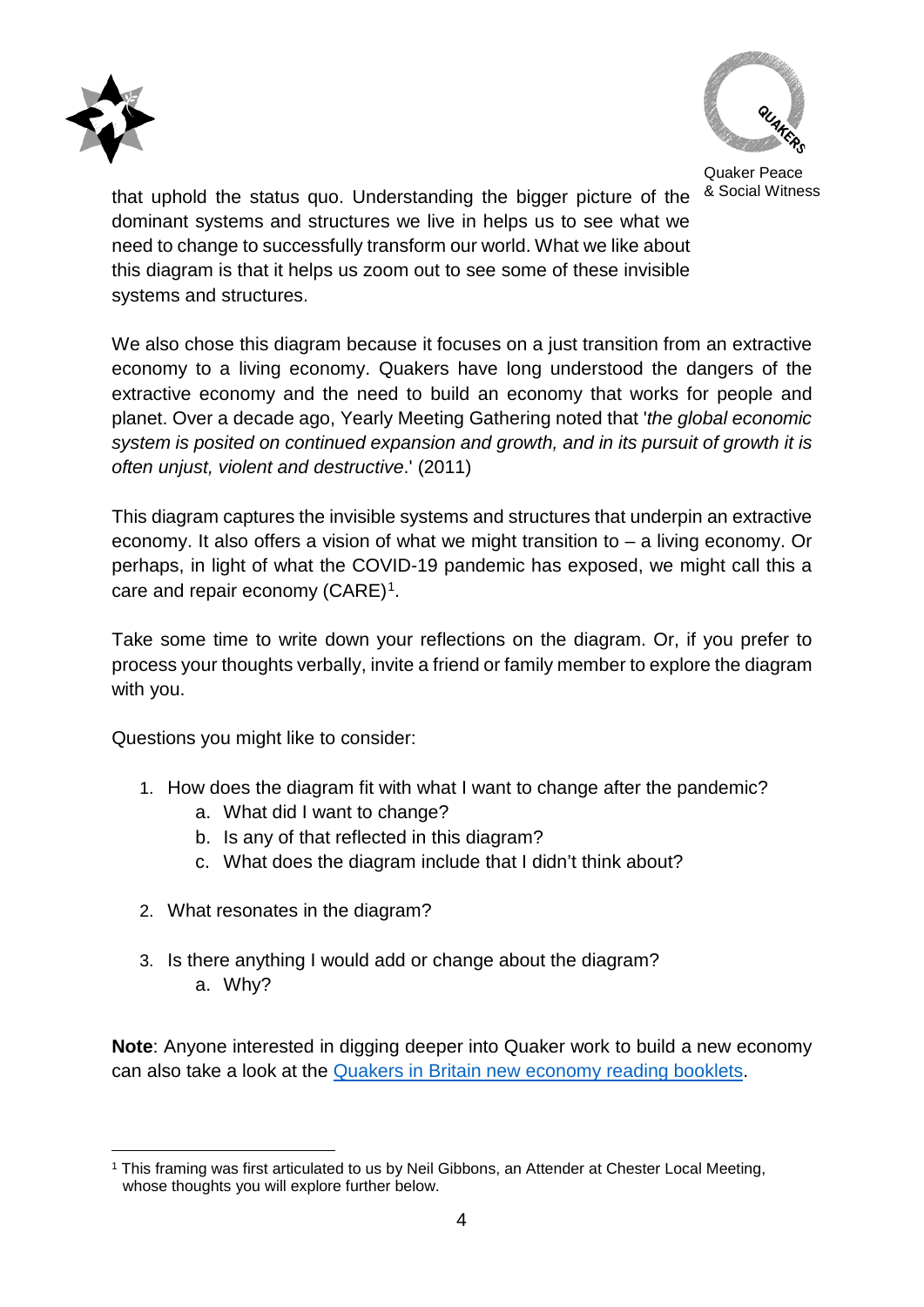



## <span id="page-4-0"></span>**MEETING 2: HOW MIGHT QUAKER FAITH GUIDE US?**

We continue with a 90 minute session that will allow us to reflect on our faith and Quaker testimonies. As Quakers, our social action is rooted in our faith. Sometimes this is framed as what love requires of us. It is a powerful source of strength and can sustain us as we work to build a better world.

#### **Preparatory materials**

Before the meeting, please take a look at the following documents. Two are offerings from an Attender at Chester Local Meeting, Neil Gibbons.

The first document is titled ['Why we offer what we offer to Build Back Better'](https://docs.google.com/document/d/1KjQgIMxbzGlYznUcD9yDqTqVW2mGNKkQ7V2FNzNJKBY/edit?usp=sharing) and contains Neil's reflections on the Quaker testimonies and how they might form the basis for our work to build a better world after the COVID-19 pandemic.

The second document is an excerpt from the new [Quaker Peace and Social Witness](https://www.quaker.org.uk/documents/qpsw-strategy-2021-2025)  [strategy 2021-2025.](https://www.quaker.org.uk/documents/qpsw-strategy-2021-2025) Take a look at section 3.1 on page 3 titled 'How we work: Our Quaker experience'. This section explores the meaning of peace in Quaker experience and what this might look like in practice.

The final document is titled ['Building back better after times of crisis'](https://docs.google.com/document/d/12Zw_GaLW7oQQPE6gRBE4-R6-KuOdExaUFLDk_XkLbBY/edit?usp=sharing) and shares Neil's research into how Quakers have built back better after previous crises. The research was commissioned to focus on Quaker work during and after the first and second world wars. We chose these periods because of the wide scale upheavals in social order that occurred during the world wars and their parallel with the impact of the COVID-19 pandemic on our social order today.

*Questions for discussion during the meeting:*

- **Did Neil's account of the testimonies and the excerpt from the QPSW strategy speak to your experience? What does your faith ask of you?**
- **Which Quaker testimony/ies do you feel most drawn to? Why?**
- **How have Quakers been working to build a better social order (towards Heaven on earth)?**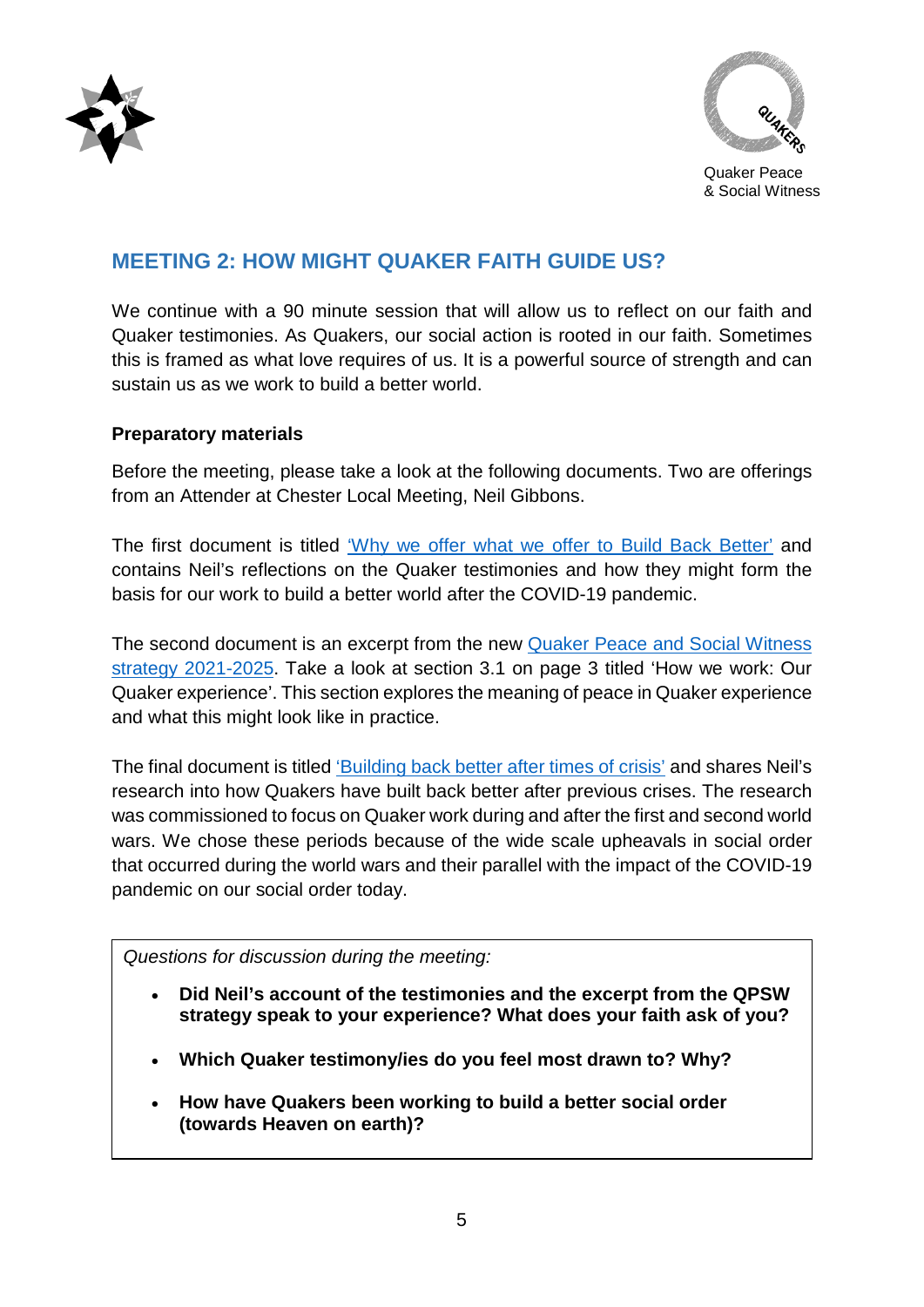



#### **Homework**

After the meeting, take a look at the Quakers in Britain 2 minute [Build back better:](https://vimeo.com/490716811)  [joining the dots video.](https://vimeo.com/490716811) This video provides an overview of the different strands of work that Quakers in Britain carries out on behalf of Britain Yearly Meeting.

When you have watched the video, take some time to read the reflections of some of the staff who carry out this work. Staff wrote the blogs below to explore the links between this moment we are living in and Quaker work to build a better world.

- o [Economic \(tax\) justice](https://www.quaker.org.uk/blog/how-a-fair-tax-system-could-help-us-build-back-better)
- o [Peace education](https://www.quaker.org.uk/blog/building-back-better-in-schools)
- o [Migrant justice](https://www.quaker.org.uk/blog/build-back-better-throughout-the-world)
- o [Crime, community & justice](https://www.quaker.org.uk/blog/getting-to-the-root-of-things-peace-crime-and-justice)
- o [Peace & disarmament](https://www.quaker.org.uk/blog/rebuilding-society-through-peacemaking-and-disarmament)

Take some time to write down your reflections on the video and blogs. Or, if you prefer to process your thoughts verbally, invite a friend or family member to explore the video and blogs with you.

Questions you might like to consider:

- 1. During the second activity in the meeting you were asked to reflect on which Quaker testimony/ies you feel most drawn to. Which did you focus on? a. Why?
- 2. How does this fit with current Quaker work that was outlined in the video and blogs?
- 3. Which Quaker testimony/ies do you feel called to act on? a. Why?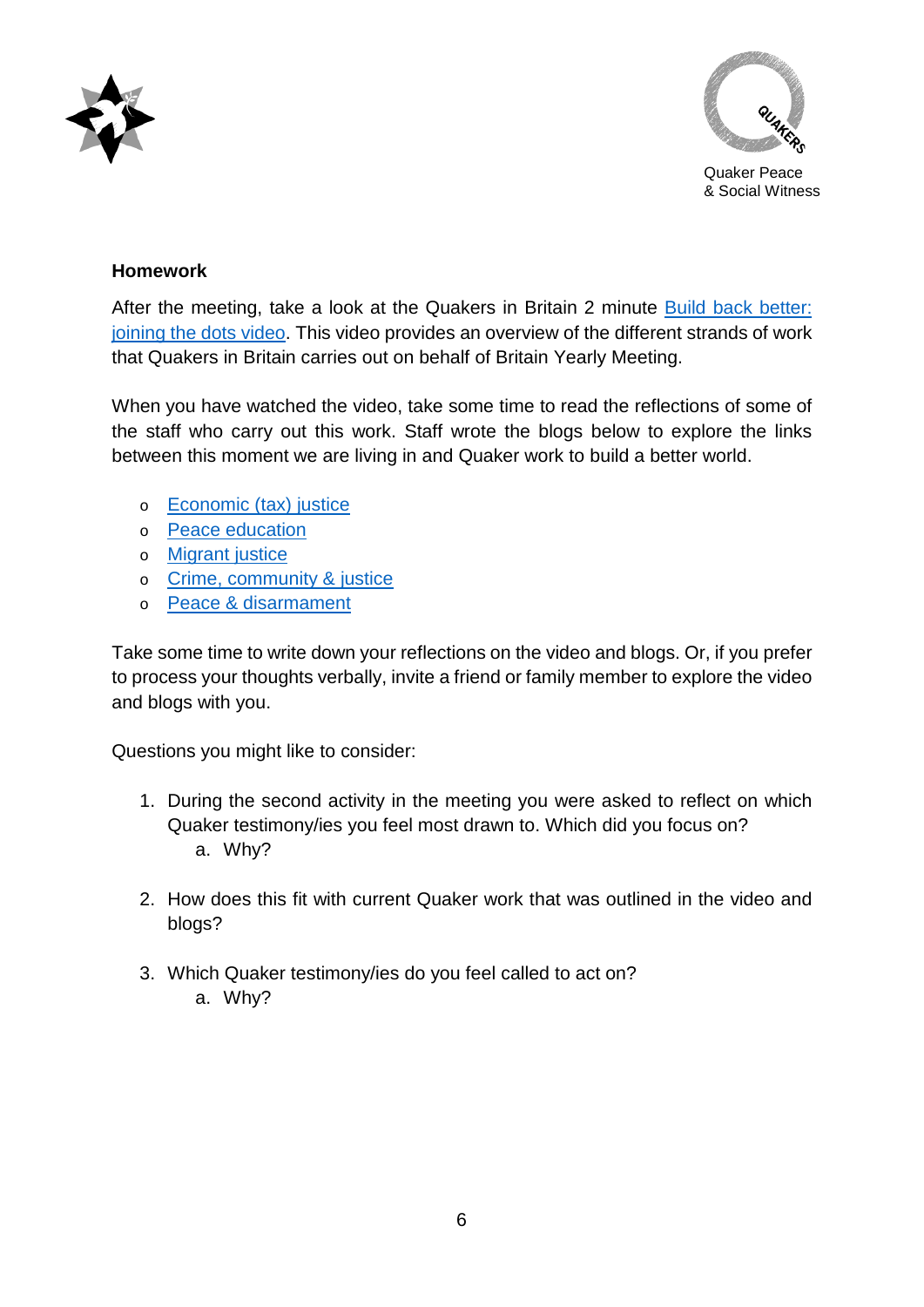<span id="page-6-0"></span>



## **MEETING 3: HOW CAN WE PUT OUR FAITH INTO ACTION?**

We conclude the Meeting for Learning series with a 90 minute session that explores how we move from our testimonies into action or 'witness'. The final session invites us to reflect on whose work we might build upon and what strengths we might offer. In doing so, we explore how we fit within a wider web of communities and struggles.

This is important because the changes we want to see are global systemic problems and they are daunting. But by rooting ourselves in our faith, in social action throughout history and in the networks that surround us, we can support each other to make deep and lasting change.

#### **Preparatory materials**

Before the meeting, please take a look at [this tool](http://deepaiyer.com/the-map-social-change-ecosystem/) created by Deepa Iyer to help us explore what roles we can play within the web or 'ecosystem' around us.

*In our lives and as part of movements and organizations, many of us play different roles in pursuit of equity, shared liberation, inclusion, and justice. And yet, we often get lost and confused, or we are newcomers to ongoing social change efforts and don't know where to start, or we are catalyzed into action in the midst of a crisis in our community.*

*This is a framework that can help individuals, networks, and organizations align and get in right relationship with social change values, individual roles, and the broader ecosystem.*

#### *Deepa Iyer*

Have a think about which roles you play and when so you can share your reflections in the meeting. If you want to delve deeper before or after the meeting, you can also work through the 'Reflection guide' which Deepa has created to accompany the tool.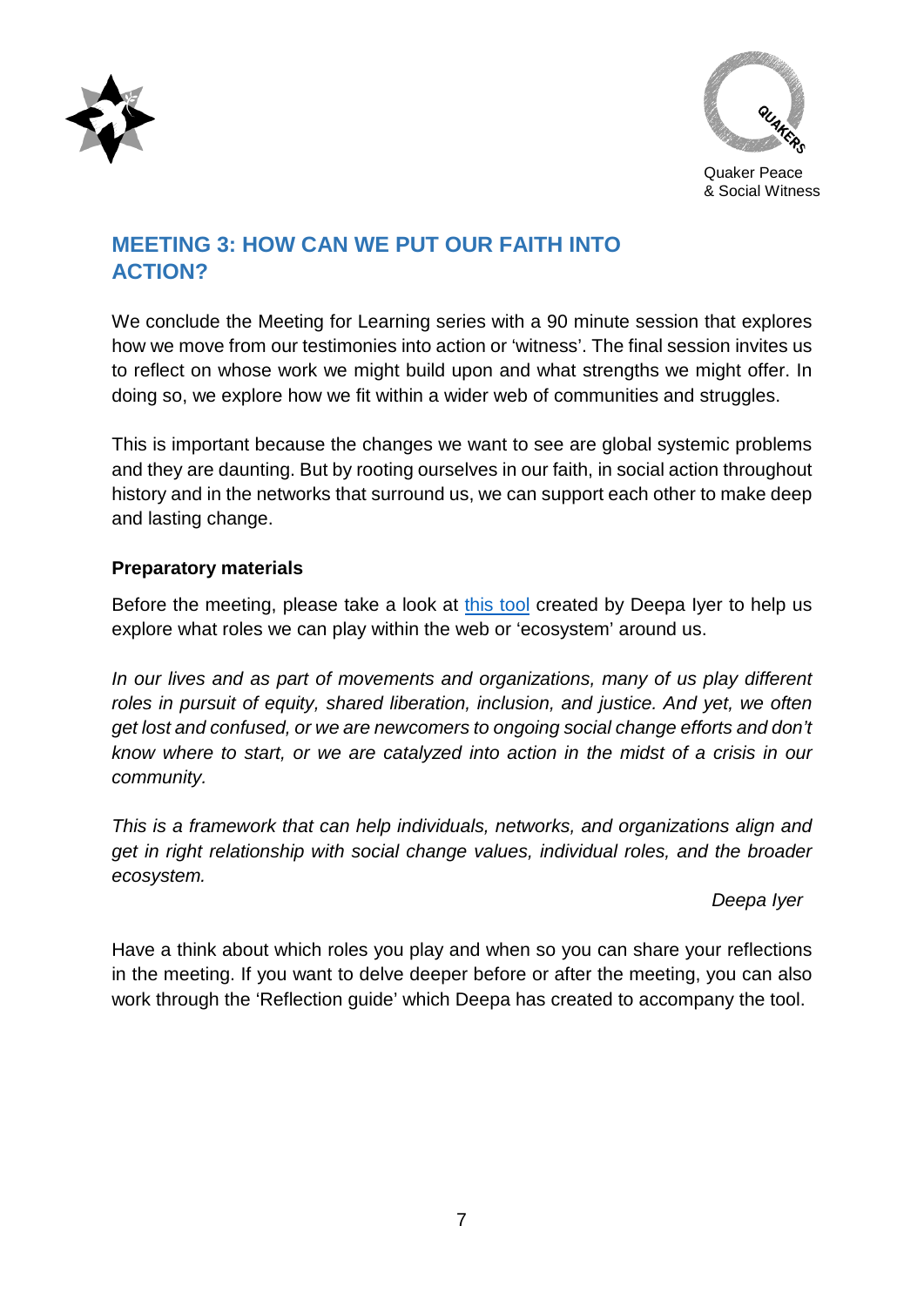



*Questions for discussion during the meeting:*

- **For the Quaker testimony/ies you feel called to act on, who is working on this already or has worked on it in the past?**
- **What do you see as your role (as an individual/ group/ Quaker community) in this work?**
- **What are your strengths & assets? How can you use these to support this work?**

#### **Homework**

After the meeting, take a moment to note down your reflections on the Meeting for Learning series. Or, if you prefer to process your thoughts verbally, invite another member of the meetings for learning to share reflections with you.

Questions you might like to consider:

- 1. What struck you?
- 2. What will you take away?
- 3. How will you support yourself as you put your faith into action?

As you think about how you might support yourself, we'd like to leave you with this Our [Stories blog](https://www.quaker.org.uk/our-work/our-stories/making-a-difference-an-approach-by-some-friends-in-bolton) written by two members of Bolton Local Meeting about their 'Making a difference' group.

We first heard about the group in late 2020 and were really excited to learn about the ways members of the group support one another even though they may have different callings. Might there be others in your meetings for learning who would value a space like this? Would you like to find out more about the Making a difference group? If so, you can contact Philip Austin on 01204 382330 or at [nfpb@gn.apc.org](mailto:nfpb@gn.apc.org) to find out more.